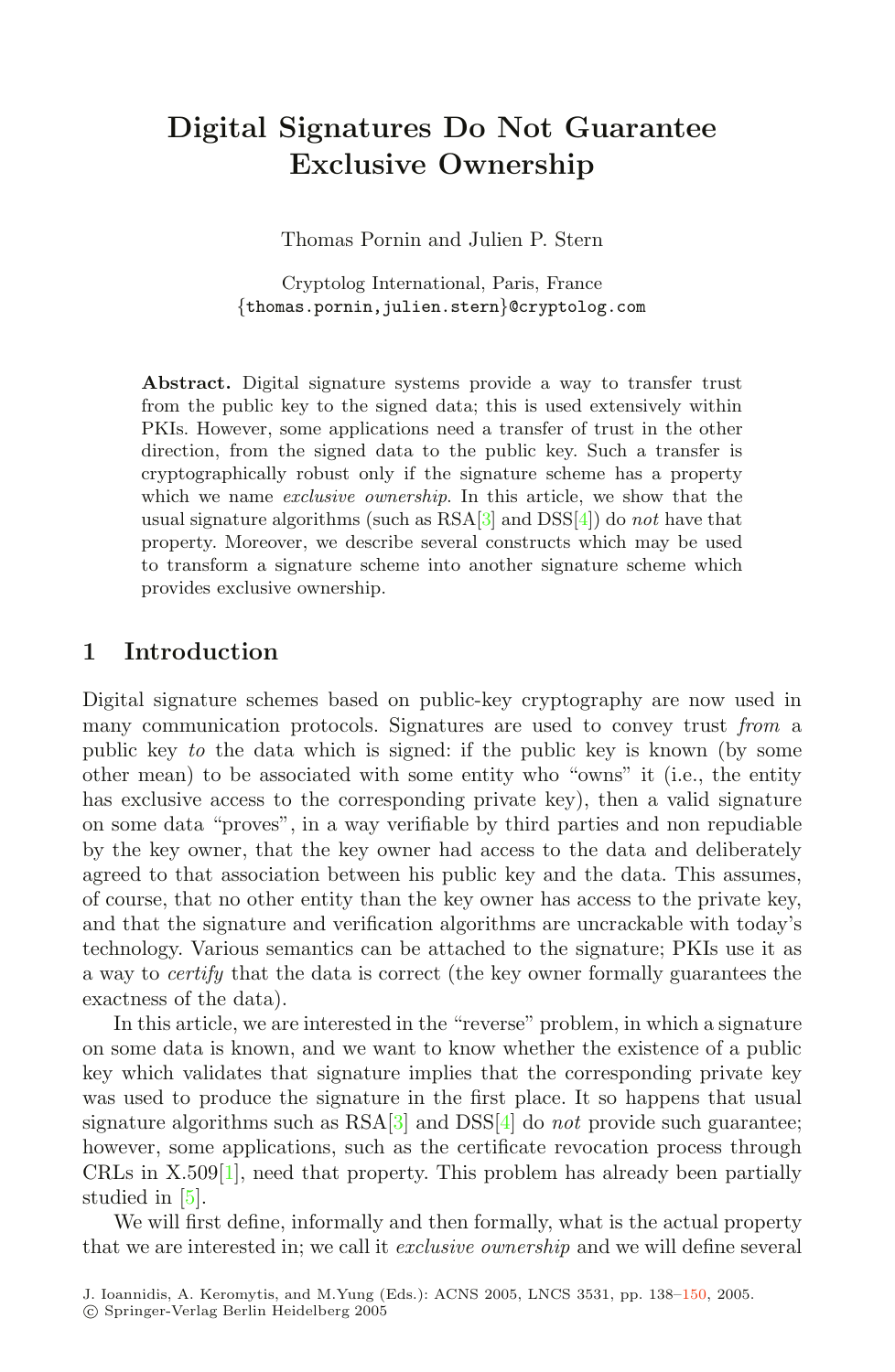subdivisions. Then we will describe in detail how some widely used algorithms do not provide exclusive ownership. A further section will show how this can be fixed.

This work was partially supported by the French Ministry of Research RNRT X-CRYPT project.

#### **1.1 Informal Definitions**

We informally consider a signature scheme. An entity  $A$  owns a key pair which we note  $(K_{\text{pub}}^{\tilde{A}}, K_{\text{priv}}^A)$  (the public key and the private key, respectively). We suppose that the signature scheme has the usual properties which make that we deem the scheme secure (i.e., it is computationaly infeasible, without knowledge of the private key, to compute existential forgeries  $[6]$ .

We now consider an external entity  $B$  which has no knowledge of the private key  $K_{\text{priv}}^{A}$ . B has access to a set of triplets  $(K_{\text{pub}}^{A}, m, s)$  where  $K_{\text{pub}}^{A}$  is A's public key, m is some binary message, and s is a valid signature of m relatively to  $K_{\text{pub}}^A$ . B will then try to produce a new triplet, which is accepted by the verification algorithm, and where some or all of the three triplet components are not part of the set of components issued by  $A$ . In other words,  $A$  has signed, using its (unique) private key, a set of distinct messages, and produced the corresponding signatures.  $B$  wants to produce a triplet comprising a public key, a message and a signature, such that the public key is distinct from  $A$ 's public key, or the message is not one of those signed by  $A$ , or the signature is not one of those computed by A, or any combination of some of those properties. Moreover, we require the following properties:

- **–** when the public key produced by B is not equal to A's public key, B knows the corresponding private key;
- **–** when both the message m and the signature s are kept from the values issued by A, s must be a valid signature for m relatively to  $K_{\text{pub}}^A$  (in other words, if B keeps one of  $A$ 's messages and one of  $A$ 's signatures, the signature must apply to that message).

Th[e](#page-2-0) figure 1 explicits the eight possible types of triplets that  $B$  may attempt to produce. In that figure, a triplet issued by  $B$  may contain:

- either A's public key  $K_{\text{pub}}^A$ , or a different public key  $K_{\text{pub}}^B$  for which B knows the corresponding private key  $K_{\text{priv}}^B$ ;
- $-$  either one of the messages m signed by A, or a new message  $m'$ ;
- $-$  either one of the signatures s issued by A, or a new signature  $s'$ .

Transforms 1, 6 and 8 are trivial:

- **–** for transform 1, B just selects one of the triplets issued by A;
- **–** for transform 6, B creates its own key pair using the normal procedure, and then signs one of the messages issued by A;
- **–** for transform 8, B creates its own key pair and signs an entirely different message.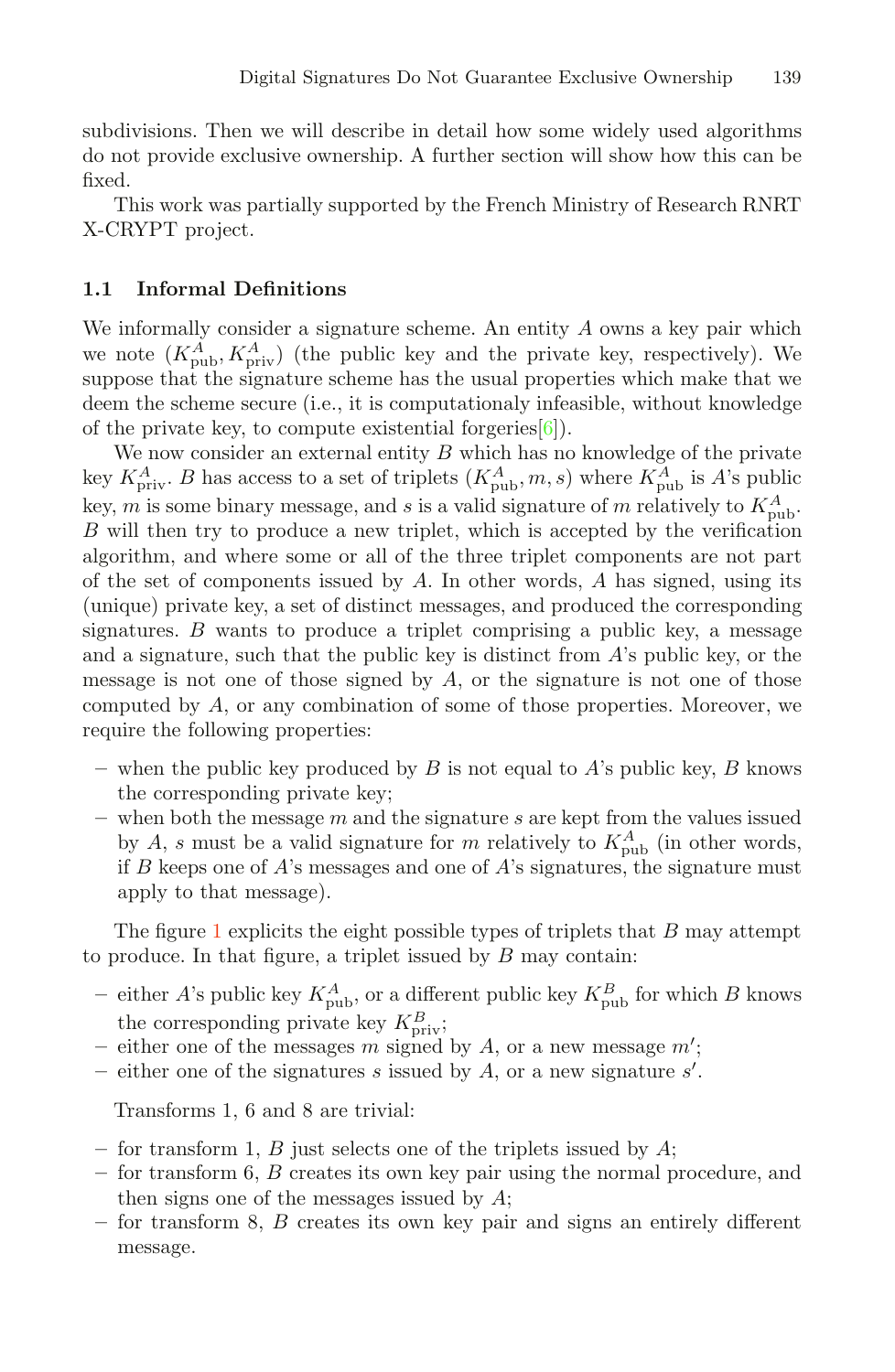

<span id="page-2-0"></span>**Fig. 1.** Signature transforms.

Transforms 3 and 4 are computationaly infeasible for any good signature scheme: B must not be able to produce a new message and a signature which will be accepted by the verification algorithm relatively to  $A$ 's public key. When either 3 or 4 is possible, it is called a *forgery attack*[\[6](#page-12-4)].

Transform 2 is subject to debate. For any given message  $m$ , that several distinct signatures are accepted relatively to the same public key is normal if the signature algorithm is randomized, which is a desirable property. If  $B$  can apply transform 2 without knowing the private key  $K_{\text{priv}}^{A}$ , the signature scheme is said to be *malleable*[\[7](#page-12-5)]. Whether malleability is acceptable for a signature scheme depends on the context. This paper does not deal any further with that question.

Transforms 5 and 7 are the purpose of this article. We define a new property which we call *exclusive ownership*. A signature scheme will be said to have conservative or destructive exclusive ownership if it is computationaly infeasible for B to apply, respectively, transform 5 or 7.

We will now define exclusive ownership formally.

#### **1.2 Formal Definitions**

Let us consider a signature scheme; it consists of the following three algorithms (as described in  $[6]$  $[6]$ ):

- a *key generation algorithm* G which, on input  $1^k$  (where k is the "security" parameter"), outputs a pair  $(K_{\text{pub}}, K_{\text{priv}})$  (a public key and a corresponding private key);
- $-$  a *signature algorithm*  $\Sigma$  which, using the private key  $K_{\text{priv}}$ , produces for a message m (in the space of messages M) a signature  $s = \Sigma(K_{\text{priv}}, m)$  (in the space of signatures  $S$ ;
- **–** a *verification algorithm* V which takes as input a public key Kpub, a message m and a signature s, and returns **true** if the signature is "valid", **false** otherwise.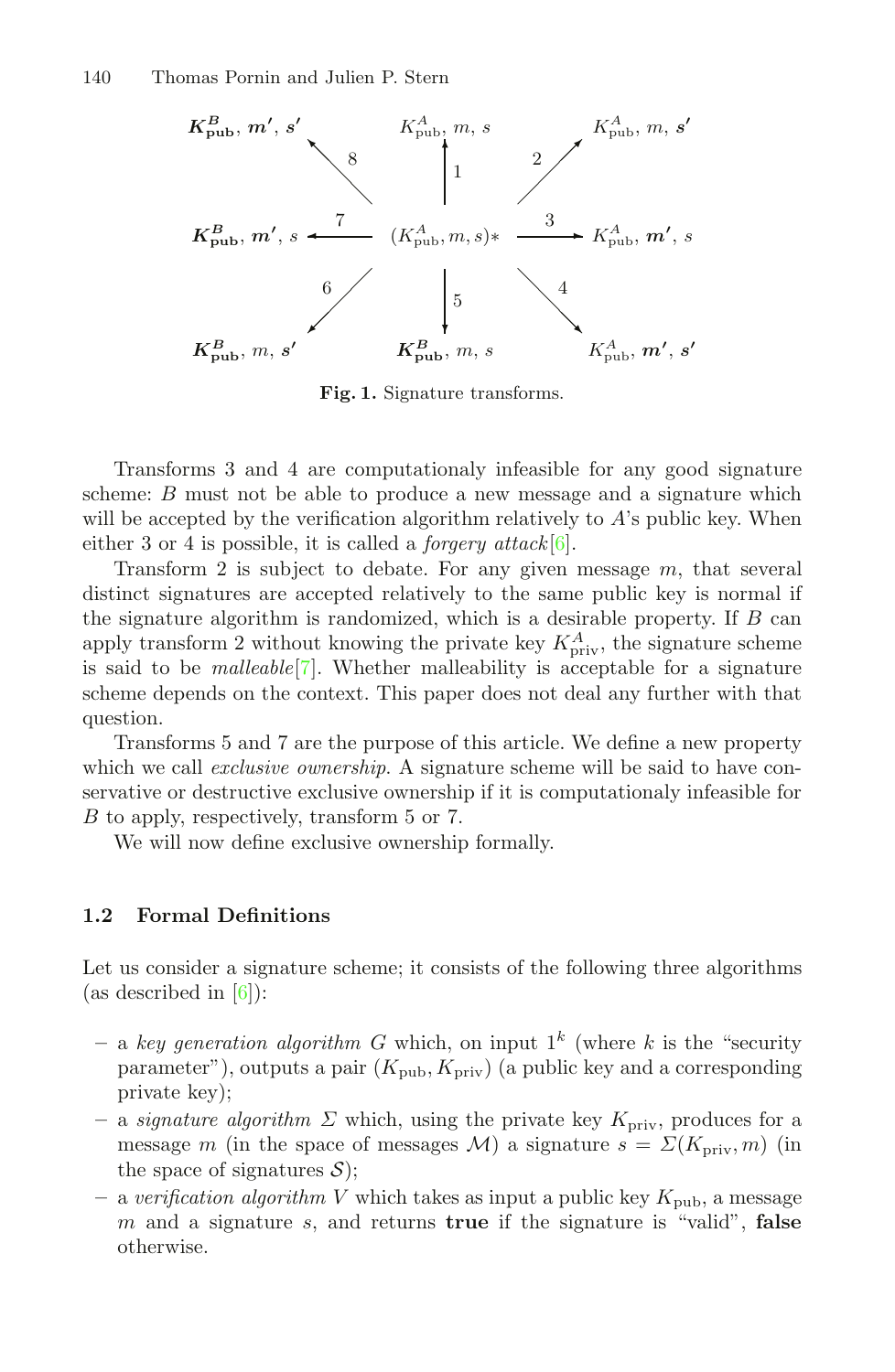When  $K_{\text{pub}}$  and  $K_{\text{priv}}$  are such that, for every possible message m in M, we have  $V(K_{\text{pub}}, m, \Sigma(K_{\text{priv}}, m)) = \text{true}$ , then we say that  $K_{\text{priv}}$  *matches*  $K_{\text{pub}}$ . G must be such that it outputs only matching key pairs.

We now suppose that there exists an entity which has run the algorithm G and thus owns a key pair  $(K_{\text{pub}}, K_{\text{priv}})$ . That entity then proceeds with the signing of t messages  $m_1$ ,  $m_2$ ,...  $m_t$  using  $K_{\text{priv}}$ , thus producing  $s_1$ ,  $s_2$ ,...  $s_t$ . Another entity, the "attacker", will try to produce a new key pair  $(K'_{\text{pub}}, K'_{\text{priv}})$ , a message  $m'$  and a signature  $s'$ , such that:

- $-$  K'<sub>priv</sub> matches K'<sub>pub</sub>;
- $-V(K'_{\text{pub}}, m', s') = \textbf{true};$
- $s'$  is one of the  $s_i (1 \leq i \leq t)$ ; we note it  $s_j$ .

**Definition 1.** *The signature scheme is said to provide* conservative exclusive ownership *(CEO)* if it is computationaly infeasible for the attacker, given  $K_{\text{pub}}$ *and t pairs*  $(m_i, s_i)$  *such that*  $V(K_{\text{pub}}, m_i, s_i) = \text{true}$  *for*  $1 \leq i \leq t$ *, to produce values*  $K'_{\text{pub}}$ *,*  $K'_{\text{priv}}$  and  $m'$  such that  $K'_{\text{pub}} \neq K_{\text{pub}}$ *,*  $K'_{\text{priv}}$  matches  $K'_{\text{pub}}$ *,*  $m' =$  $m_j$  for some value  $j$   $(1 \leq j \leq t)$  and  $V(K'_{\text{pub}}, m_j, s_j) = \textbf{true}.$ 

**Definition 2.** *The signature scheme is said to provide* destructive exclusive ownership *(DEO) if it is computationaly infeasible for the attacker, given*  $K_{\text{pub}}$ *and t pairs*  $(m_i, s_i)$  *such that*  $V(K_{\text{pub}}, m_i, s_i) = \text{true}$  *for*  $1 \leq i \leq t$ *, to produce values*  $K'_{\text{pub}}$ *,*  $K'_{\text{priv}}$ *, m'* and s' such that  $K'_{\text{pub}} \neq K_{\text{pub}}$ *,*  $K'_{\text{priv}}$  matches  $K'_{\text{pub}}$ *,*  $s' = s_j$  for some value  $j$   $(1 \leq j \leq t)$ ,  $m' \neq m_j$  and  $V(K'_{\text{pub}}, m', s_j) = \textbf{true}$ .

**Definition 3.** *The signature scheme is said to provide* universal exclusive ownership *(UEO)* if it is computationaly infeasible for the attacker, given  $K_{\text{pub}}$  and t pairs  $(m_i, s_i)$  such that  $V(K_{\text{pub}}, m_i, s_i) = \text{true}$  for  $1 \leq i \leq t$ , to produce values  $K'_{\text{pub}}$ *,*  $K'_{\text{priv}}$ *, m'* and s' such that  $K'_{\text{pub}} \neq K_{\text{pub}}$ *,*  $K'_{\text{priv}}$  matches  $K'_{\text{pub}}$ *, s'* = s<sub>j</sub> for some value  $j$   $(1 \leq j \leq t)$  and  $V(K'_{\text{pub}}, m', s_j) = \textbf{true}.$ 

Universal exclusive ownership naturally implies conservative and destructive exclusive ownership. However, there are no other implications. See sectio[n](#page-8-0) 3 for further details.

We call *second key construction* the process of defeating exclusive ownership, that is building a quartet  $(K'_{\text{pub}}, K'_{\text{priv}}, m', s_j)$  which verifies the properties described above. Some distinctions can be made, depending on whether and when B chooses the messages that A signs (known messages, chosen messages and adaptative chosen messages second key construction).

#### **1.3 Relevance to X.509 Revocation**

X.50[9\[](#page-11-0)1] is a standard for public-key infrastructures. Public keys owned by entities are *certified* by encapsulating them into certificates, which are digitally signed by certification authorities, whose public keys are themselves published within other certificates. A certificate establishes a binding between an identity and a public key. Certificate validation is the process of verifying those signatures, from an a priori trusted public key (often called a "root authority" or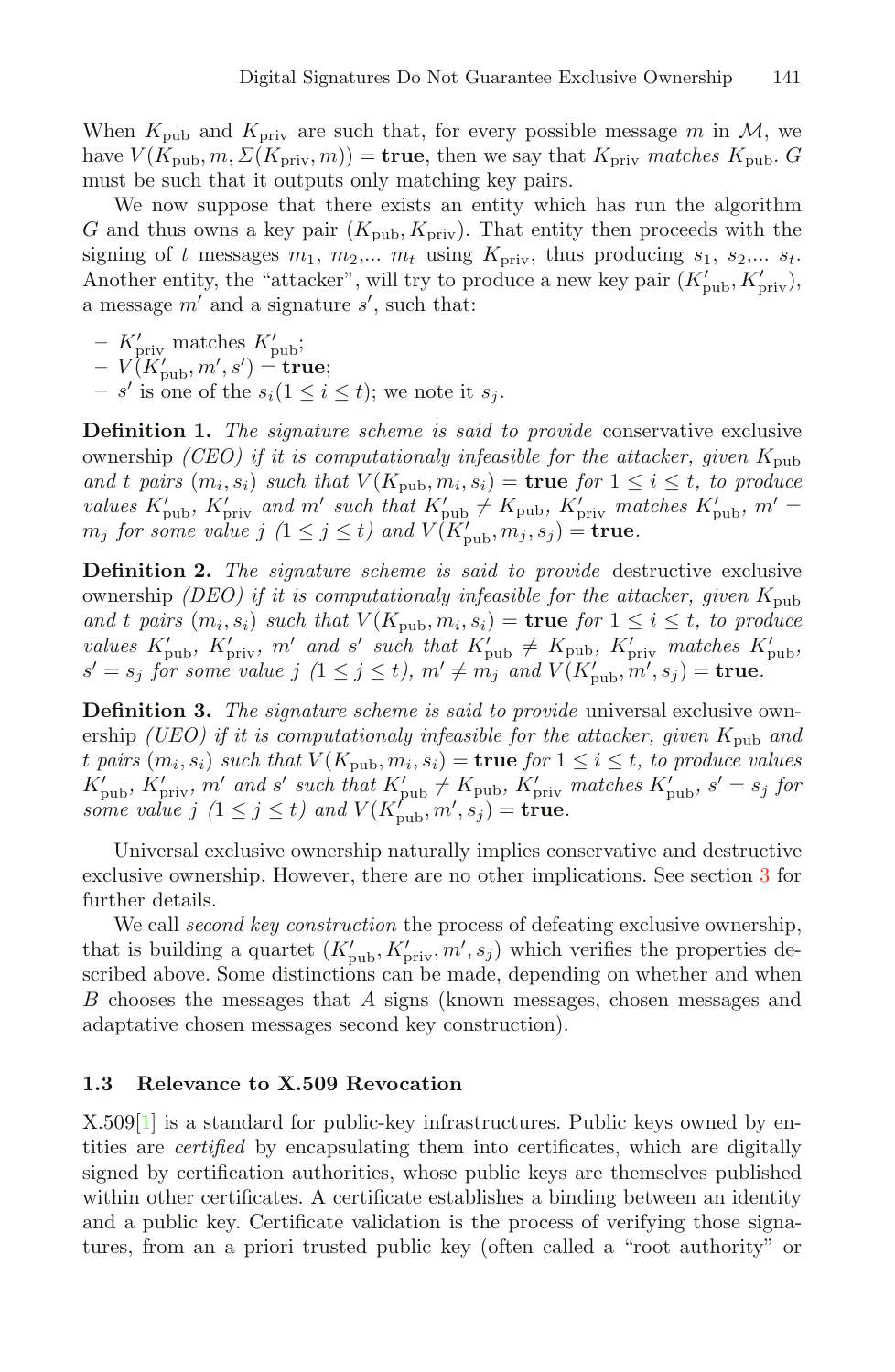"trust anchor") downto an end-entity certificate. Validation uses signatures in the "proper" way: trust is transfered from knowledge of the public key to the signed data.

X.509 certificates can be revoked for a number of reasons, including private key compromise and normal rights management. Revocation is a way of externally "cancelling" a certificate, by declaring its signature invalid. The most common way to revoke a certificate is to publish a Certificate Revocation List (CRL) which contains the revocation status of the certificates issued by an authority. The paradigm here is that a given certificate has a unique issuer, and a unique revocation status. Applications use this unicity to implement caching strategies which prevent certificate validation from using too many computing resources.

The problem is that the validator considers a CRL as valid for a given certificate if it is signed relatively to the same public key than the certificate itself. If the signature algorithm lacks exclusive ownership, then a rogue authority could create a fake certificate issuer, with a constructed second key which validates the certificate. The rogue authority could then publish another CRL. From the point of view of the validator, the certificate has two issuers, and two relevant CRLs (both fulfill all validation procedures, including signature verification). The validation algorithm is then unsound, because it will return a result which depends upon which issuer is tried first by the validator. Moreover, for an application which uses a cache for certificate revocation status, the rogue authority can "contaminate" other certificate hierarchies, by declaring them as revoked, even though these certificates are not part of the authority subtree. This is in contradiction with the principle of a hierarchical PKI.

A detailed analysis of this weakness is presented in [\[2](#page-11-1)].

# **2 Usual Algorithms Lack Exclusive Ownership**

The most widely used signature algorithms do not have the exclusive ownership property, neither conservative nor destructive. For some of them, we present here second key construction algorithms which work in the most adverse situations (only one signature is available on a known message, and the attacker arbitrarily chooses the message that will be validated by the signature relatively to the new public key).

# **2.1 RSA**

# **Algorithm Description**

RSA is a signature algorith[m](#page-4-0)<sup>1</sup> whose principle was first described in  $[8]$  $[8]$ . The core operation is a modular exponentiation:

– the public key is  $(n, e)$  where n is a (big) composite number and e is an arbitrary value, usually small, which is relatively prime to  $\phi(n)$ ;

<span id="page-4-0"></span><sup>1</sup> RSA is also an asymmetric encryption algorithm, but we consider here only the signature version.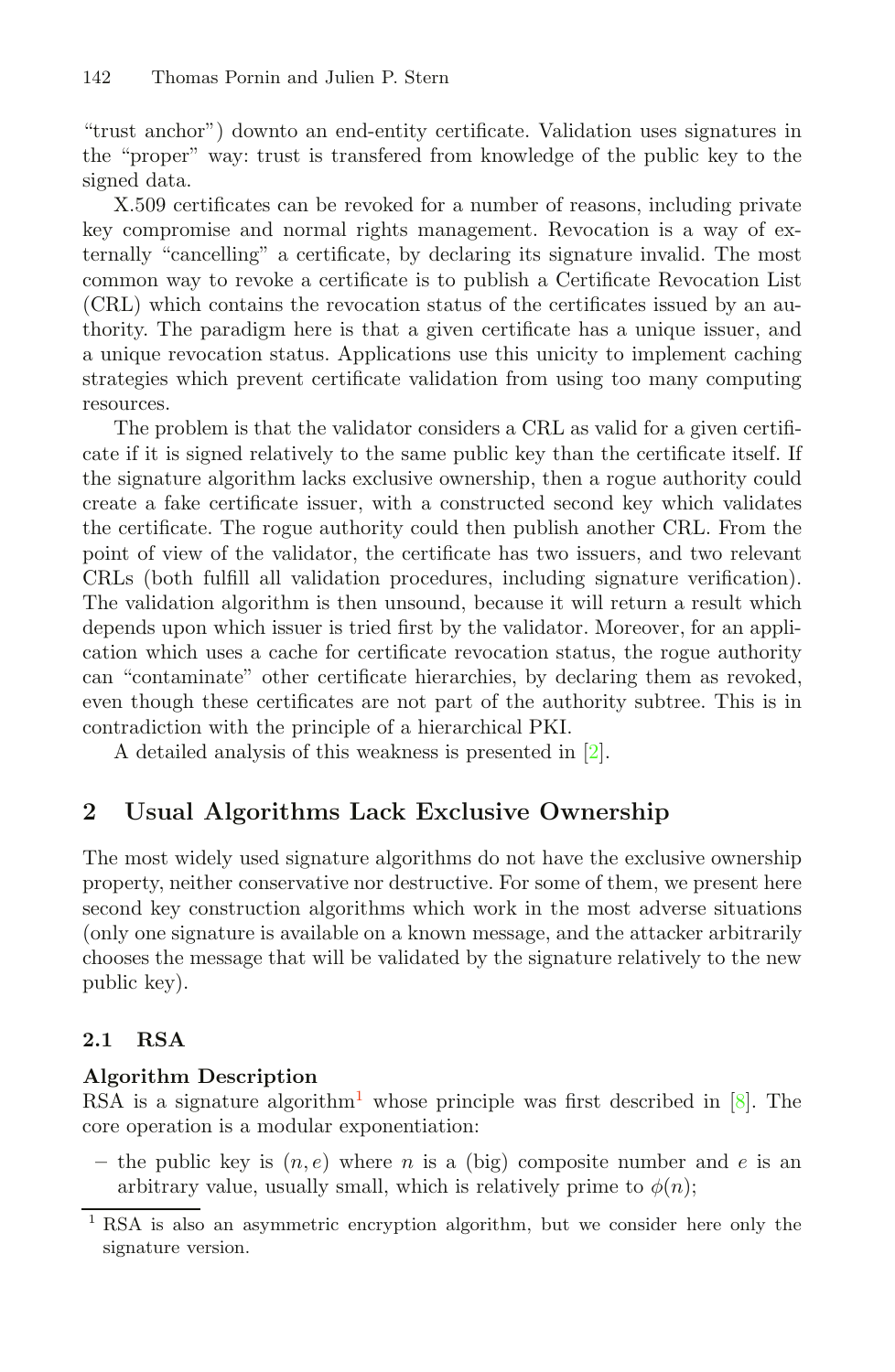- **–** the private key is a number d;
- a value v (modulo n) is signed by computing  $s = v^d \mod n$ ;
- a signature s is verified by computing  $w = s<sup>e</sup>$  mod n and checking that  $w = v$ .

The private key d must be such that the verification algorithm works; it can be selected such that  $ed = 1 \mod \phi(n)$  (other private key values are possible, but this distinction is not important in this paper).

The core algorithm signs a value modulo  $n$ ; several standards have been defined, which describe how an arbitrary binary message  $m$  is transformed into a value  $v$  in a way which makes RSA a secure signature scheme (this is called a *padding scheme* because it was historically done by concatenating the hashed message with some specific data). The most widely used standard is  $PKCS#1[3]$  $PKCS#1[3]$  $PKCS#1[3]$ . which contains both a deterministic (old version, so-called "1.5") and a randomized (new version, named PSS) padding schemes. The resistance of these schemes to forgeries remains unchallenged; PSS even features strong security proofs.

### **Second Key Construction**

Whatever the padding scheme used, as long as it does not use the value of  $n$ but only its size (which is the case for PKCS#1 padding schemes), RSA does not have the exclusive ownership property. We consider a public key  $(n, e)$  and a signature s on a message m; s is a positive integer strictly lower than n. We now consider another message  $m'$  which the padding scheme transforms into a value  $v'$  modulo n. We build a new public key  $(n', e')$  with the following process:

- 1. We select distinct random numbers  $q_i$  such that:
	- **–** q*<sup>i</sup>* is prime;
	- $-p_i = 2q_i + 1$  is prime;
	- $p_i$  is relatively prime to v' and s;
	- there exists some value  $d_i$  such that  $v'^{d_i} = s \mod p_i$  and  $d_i$  is relatively prime to  $2q_i$  (this property is easily checked if  $q_i$  is small enough, e.g. by exhaustive search on d*i*).
- 2. From the set of numbers  $p_i$ , we choose k of them (which we number from 1) to k), such that  $n' = \prod_{i=1}^{k} p_i$  has the appropriate size  $(n'$  must be greater than s but also small enough for  $v'$  to be a valid padding result with  $m'$  as message and  $n'$  as modulus).
- 3. We define the values  $e'_i$  to be such that  $e'_i d'_i = 1 \mod (p_i 1)$ .
- 4. By applying the Chinese remainder theorem [9], we compute values d' and  $e'$ which are such that  $d' = d_i \mod (p_i - 1)$  and  $e' = e_i \mod (p_i - 1)$  for all i from 1 to k.

This process yields  $n', d'$  and  $e'$  which are such that:

- $(n', e')$  is a valid RSA public key and d<sup>'</sup> is a valid RSA private key matching that public key;
- $v'^{e'}$  mod  $n' = s$ , which means that s is a valid signature of m' relatively to the public key  $(n', e')$ .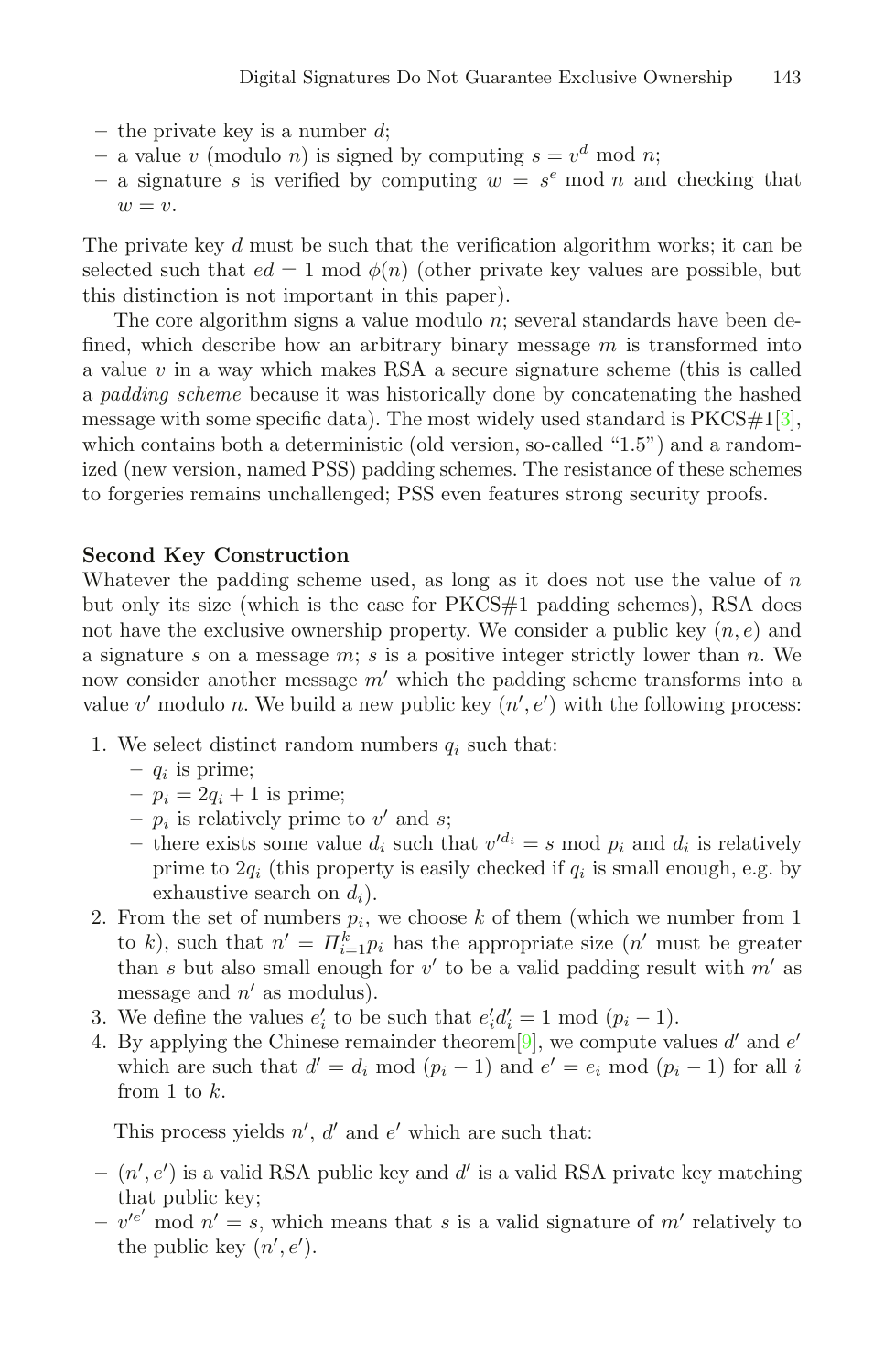This process is fast if the  $p_i$  are chosen such that the computation of each  $d_i$  value is fast. This is a discrete logarithm, which is easy if the  $p_i$  are small enough. The  $p_i$  values are chosen as  $p_i = 2q_i + 1$  where  $q_i$  is prime, so that it is probable, for each such value  $p_i$ , that the value of  $d_i$  is relatively prime to  $\phi(p_i) = p_i - 1 = 2q_i$ . Besides, the primality of each  $q_i$  simplifies greatly the final reconstruction of  $d'$  and  $e'$  with the CRT.

A very naive implementation, in the Java programming language, on a simple and cheap PC, performs this second key construction in a few seconds for a 1024 bit original modulus n.

#### **Remarks**

• The message  $m'$  in the algorithm described above is chosen arbitrarily and may be equal to the message  $m$ . Thus, this algorithm demonstrates that RSA has neither CEO nor DEO.

• The algorithm described above produces an RSA modulus which is quite smooth: it is a product of small factors. The factors can be made bigger at the expense of a longer computation, to retrieve the values  $d_i$ . Detecting that the modulus is smooth depends on the size of the smallest of the  $p_i$  and implies a computational effort which is roughly of the same order than the one deployed by the attacker to compute each  $d_i$ . The attacker is therefore in a winning situation, since he usually has much more computing power than what any verifier is willing to spend before accepting a signature as valid.

• The produced public exponent  $e'$  is not controlled by the attacker, and as such is usually big. Most existing RSA public exponents are small (in order to speed up signature verification) and indeed some widely deployed implementations are not even able to handle public exponents bigger than 32 bits. Whether second key construction *with a small public exponent* is computationaly feasible is not currently known.

• Our intuition is that, with a fixed public exponent, RSA provides UEO. An intuitive argument runs thus: second key construction yields a key pair, from which a factorization of the modulus  $n'$  can be deduced. However, a pair  $(m', s)$ may accept only very few modulus values for which s will be a valid signature  $(s^e \mod n$  must be a valid padded value derived from  $m'$ ). Hence, successful second key construction is a factorization algorithm on one of the modulus values  $n'$  for which  $s^e$  mod  $n' = v'$ . Easily factored integers of the size of a typical RSA modulus are scarce; hence, generic second key construction should not succeed in the general case.

Having a fixed public exponent means that the standard within which RSA is used specifies one unique public exponent which all public keys use. Although some values are popular (3, 17 and 65537), no clear consensus has yet been established on which value should always be used. Most protocols currently specify an RSA public key as a pair "modulus + public exponent", sometimes with restrictions on the public exponent size.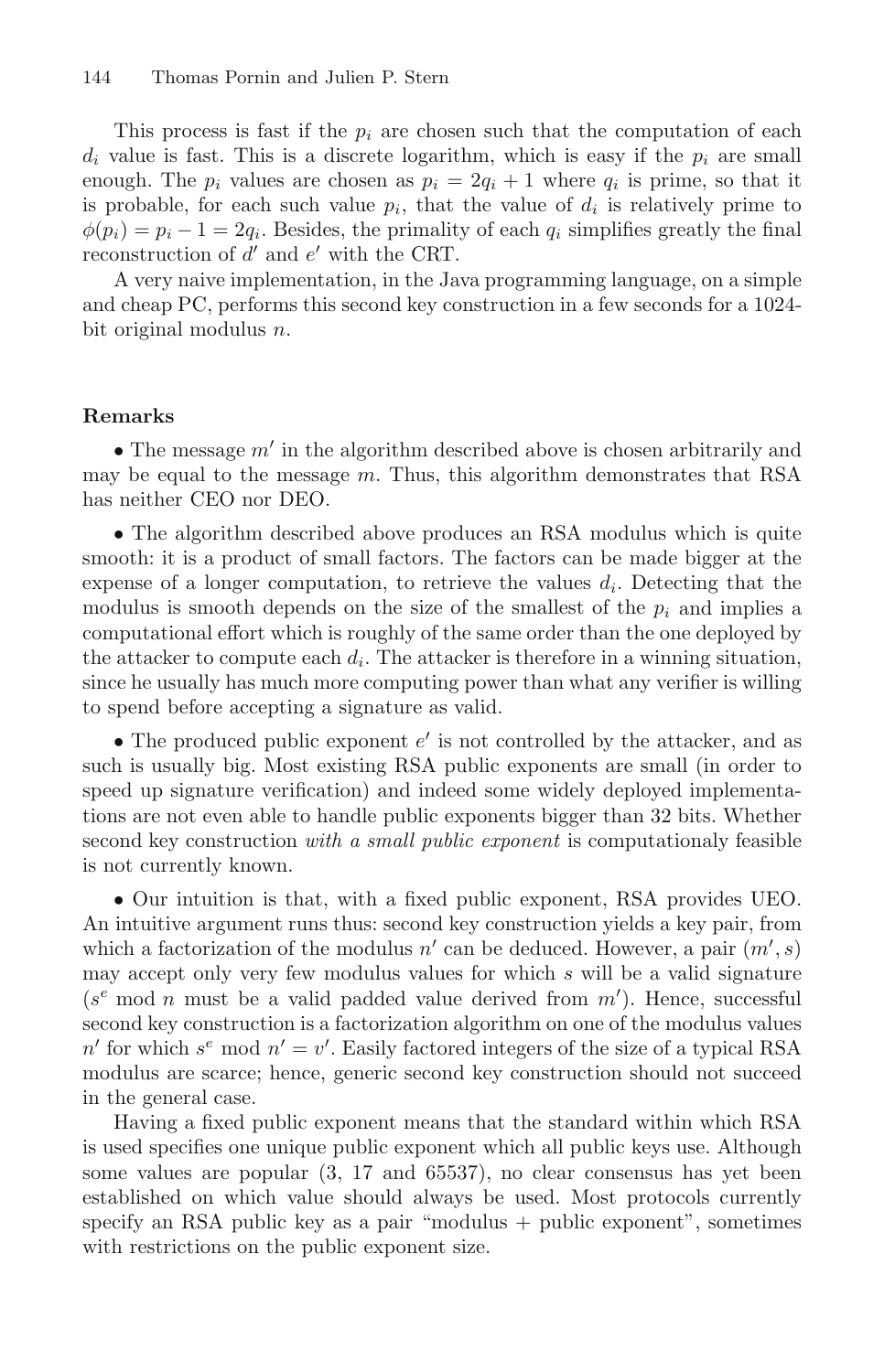# **2.2 DSS**

#### **Algorithm Description**

DSS is the American government Digital Signature Standard; it is described in [\[4](#page-12-1)]. The base algorithm uses computations in a subgroup of invertible numbers modulo p. The group parameters are:

- **–** p, a 1024-bit prime number;
- **–** q, a 160-bit prime number which divides p − 1;
- $-$  g, a multiplicative generator of a subgroup of order  $q$  (which means that  $0 < g < p, g \neq 1 \text{ and } g<sup>q</sup> = 1 \text{ mod } p.$

A DSS private key is an arbitrary number x such that  $0 < x < q$ , and the associated public key is  $y = g^x \mod p$ .

In order to sign a message  $m$ , a hash function (SHA-1 for basic DSS) is applied to the message, yielding  $H(m)$  (the size of  $H(m)$  should be at least the size of q). Then the signer chooses a random number k such that  $0 < k < q$  and computes the two following values:

$$
r = (gk \mod p) \mod q
$$

$$
s = k-1(H(m) + xr) \mod q
$$

The signature is the pair  $(r, s)$ .

The signature verification algorithm is thus:

$$
w = s^{-1} \mod q
$$
  
 
$$
u_1 = wH(m) \mod q
$$
  
 
$$
u_2 = wr \mod q
$$
  
 
$$
v = (g^{u_1}y^{u_2} \mod p) \mod q
$$

The signature is accepted if and only if  $v = r$ .

#### **Second Key Construction**

We now consider that we have a valid triplet with a public key, a message and a signature, with the notations described above. We choose a new message  $m'$ and an arbitrary (e.g. random) number f such that  $0 < f < q$ . We now compute the following values:

$$
g' = (g^{u_1}y^{u_2})^f \mod p
$$
  

$$
x' = r^{-1}(sf^{-1} - H(m')) \mod q
$$
  

$$
y' = g'^{x'} \mod p
$$

It can easily be seen that  $(r, s)$  then constitutes a valid signature for message m' relatively to the public key y', with group parameters p, q and  $g'$ . x', the private key corresponding to  $y'$ , is known; thus, we have completed a successful second key construction.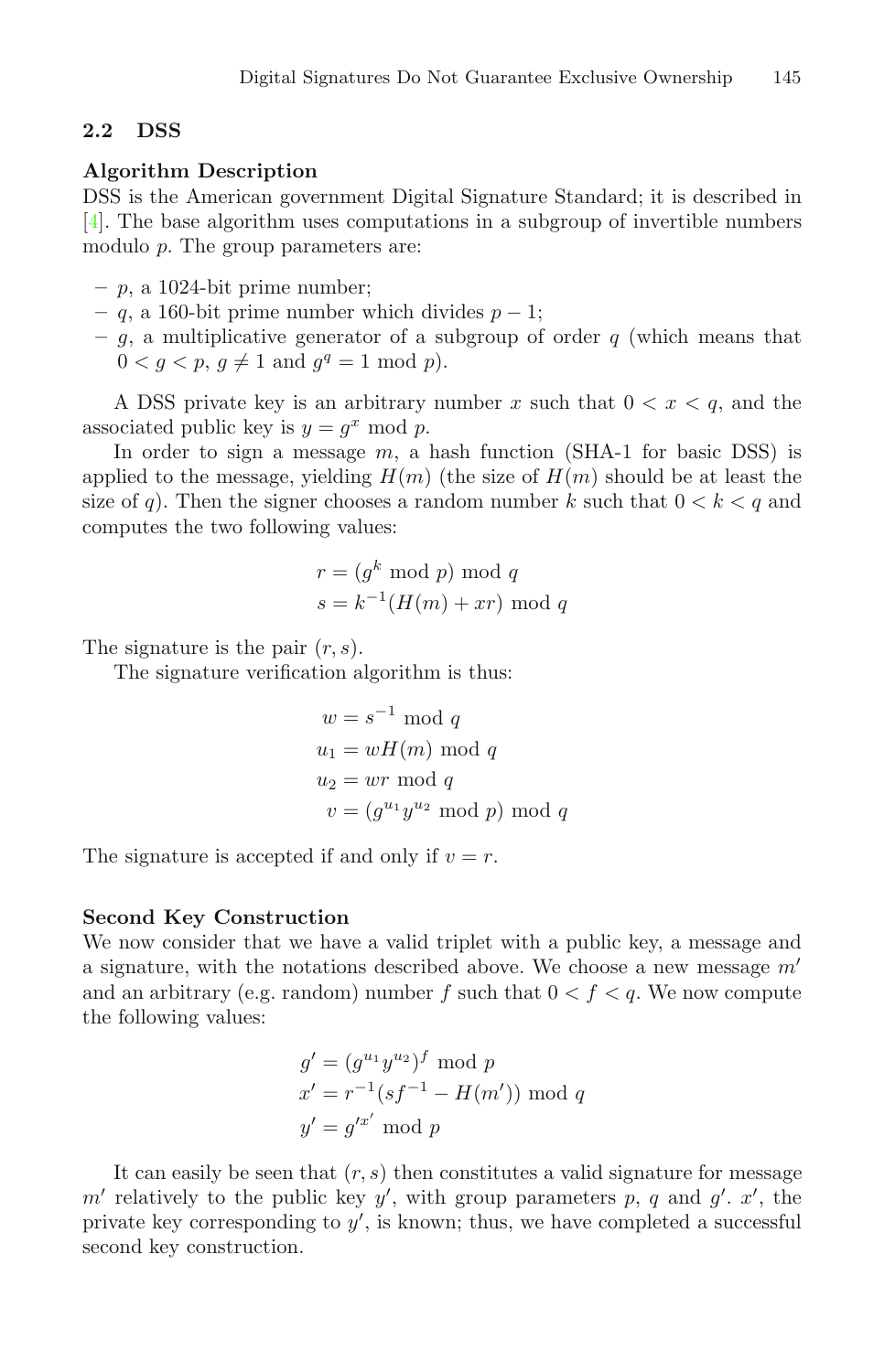# <span id="page-8-1"></span>**Remarks**

• The message  $m'$  in the algorithm described above is chosen arbitrarily and may be equal to the message  $m$ . Thus, this algorithm demonstrates that DSS has neither CEO nor DEO.

• The "trick" used here is to use  $q^k$  (as advertised by the initial signer through the signature) as the basis for a new group generator. DSS security relies on the fact that discrete logarithm is hard: retrieving k from  $q^k$  mod p is not computationaly feasible. By shifting the generator, we make that discrete logarithm easy. We still use the same group. Since  $q$  is prime, and thus relatively prime to both k and f, a random choice of f yields just any group element with equal probability. This makes the second key exactly as valid as the initial key: no test on the public key or group parameters may establish which of the two keys is the "correct" one.

• It is not possible to perform second key construction without altering the paramaters p, q and q. If such a second key was found, the signature and the private key could be used to retrieve the original  $k$  parameter used by the original signer; the whole process would then solve discrete logarithm (find  $k$  from  $q^k \mod p$ , which is considered intractable.

• DSS defines (in [\[4](#page-12-1)]) a parameter generation algorithm, which uses internal pseudo-random number generators. Once the seed is determined, the parameter generation algorithm is deterministic; hence, with the seed, the parameter generation algorithm can be run again and the parameters checked. This validation algorithm defeats the second key construction described above, because it is not possible to find a seed which will match the new group generator  $g'$  (that such a seed exists at all is actually most improbable). However, the publication of the seed is optional in the usual public key formats, the validation is very expensive (thousands of times the cost of verifying the signature, up to dozens of seconds on a big modern PC), and the standard parameter generation is suboptimal (it does not include some basic optimisations which may speed up the process). The bottom line is that some parameter generation algorithms do not use the standard, verifiable algorithm, and almost none of the verifiers do actually validate the parameters.

• The second key construction algorithm can trivially be applied to variants of DSS based on elliptic curves, or other groups. It also works with other schemes based on discrete logarithm, such as  $Schnor10$  and El-Gamal $[11]$ . The basic principle remains the same: shift the generator, using the published (either directly, or indirectly as in DSS) value  $g^k$  as basis for the new generator.

# <span id="page-8-0"></span>**3 Adding Exclusive Ownership**

In the following sections, we will concatenate and apply hash functions on both messages and public keys; this assumes that a convenient unambiguous deterministic binary representation of messages and public key is defined. This is in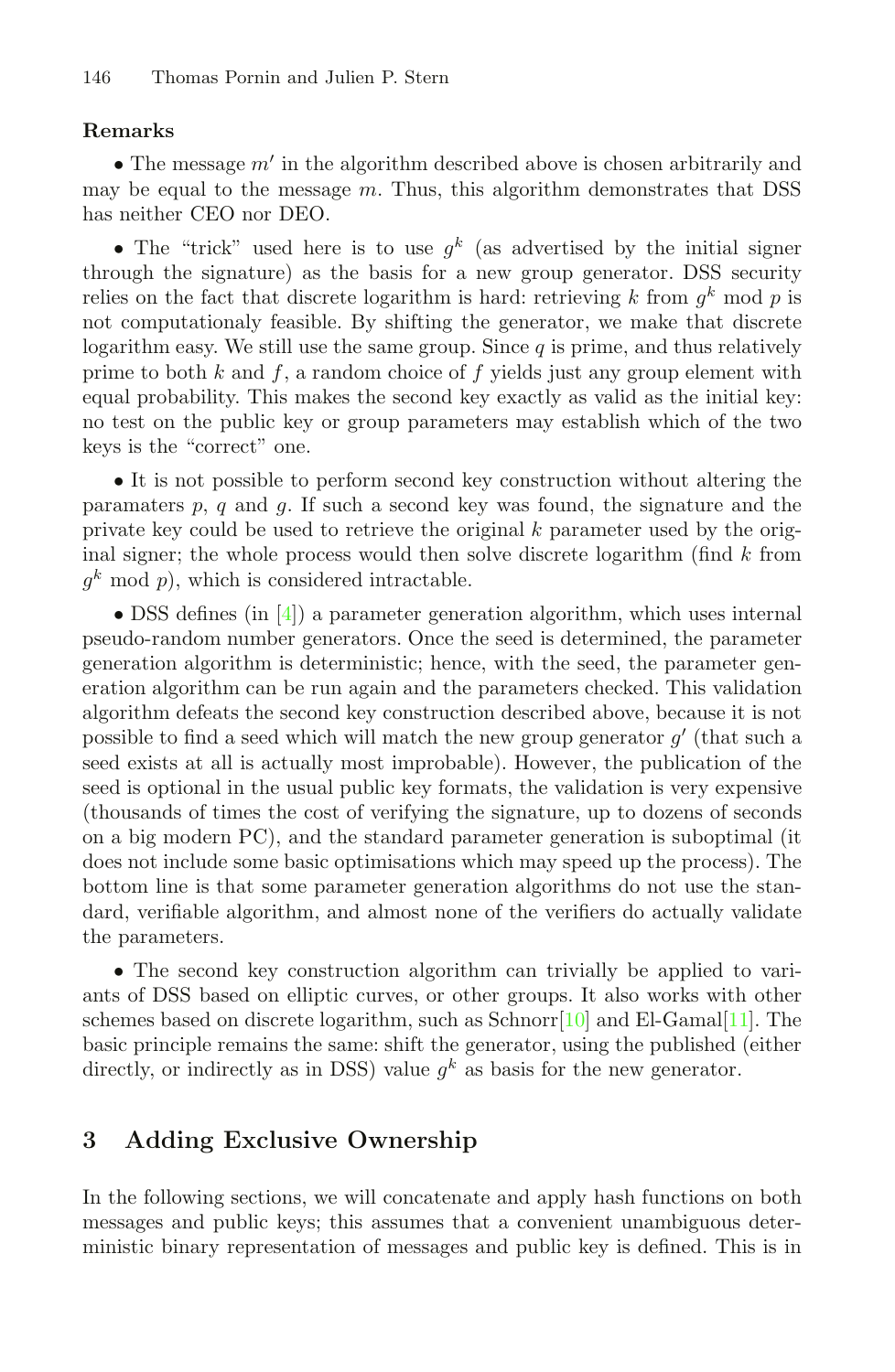any way true for almost all existing applications, for instance those which handle digital certificates.

#### **3.1 Destructive Exclusive Ownership**

Destructive exclusive ownership can be added to any signature scheme in the following way: from a scheme  $(G, \Sigma, V)$ , define a new scheme  $(G', \Sigma', V')$  such that:

- $G' = G;$
- $-$  for any message  $m, \Sigma'(K_{\text{priv}}, m) = \Sigma(K_{\text{priv}}, m) ||h(m)$  where  $||$  is the concatenation, and  $h$  is a cryptographically secure hash function;
- for any signature  $s = s_1||t$  where t has the size of the output of h, s is accepted by V' if and only if  $s_1$  is accepted by V and  $t = h(m)$ .

If the hash function h is collision-free (it is computationaly infeasible to exhibit a collision), that new scheme trivially provides DEO, because the signature is "branded" with the signed message, and hence cannot be used for any other message. Note that if the original scheme does not provide CEO, the new scheme does not provide it either.

#### **3.2 Conservative and Universal Exclusive Ownership**

Conservative exclusive ownership can be added to any signature scheme in the following way: from a scheme  $(G, \Sigma, V)$ , define a new scheme  $(G', \Sigma', V')$  such that:

- $G' = G;$
- $-$  for any message m,  $\Sigma'(K_{\text{priv}}, m) = \Sigma(K_{\text{priv}}, m) ||h(K_{\text{pub}})$  where  $||$  is the concatenation, and  $h$  is a cryptographically secure hash function;
- for any signature  $s = s_1||t$  where t has the size of the output of h, s is accepted by V' if and only if  $s_1$  is accepted by V and  $t = h(K_{\text{pub}})$ .

If the hash function  $h$  is collision-free, this scheme makes each signature exclusive to the public key which was used to generate it. Thus, the signature cannot be reused with any other public key. It so happens that this provides UEO, which is the union of CEO and DEO.

It is possible to create a contrived example which ensures CEO but *not* DEO: for instance, use DSS and define the signature to be the concatenation of a plain DSS signature on the message, and  $h(m \oplus (p,q,g))$  where  $\oplus$  is a bitwise exclusive or, and  $p$ ,  $q$  and  $g$  are the public key parameters (some formatting and padding is needed in order to define this cleanly). Since second key construction on DSS requires changing the parameters (see section  $2.2$ ), m must also be modified in order to keep the total hash value unmodified; but such modification is easy since a simple bitwise exclusive or is used. Hence this scheme does not provide DEO. But it can be proven that if this modified DSS does not provide CEO, then the attacker can also produce existential forgeries on DSS.

This example shows that CEO does not imply UEO.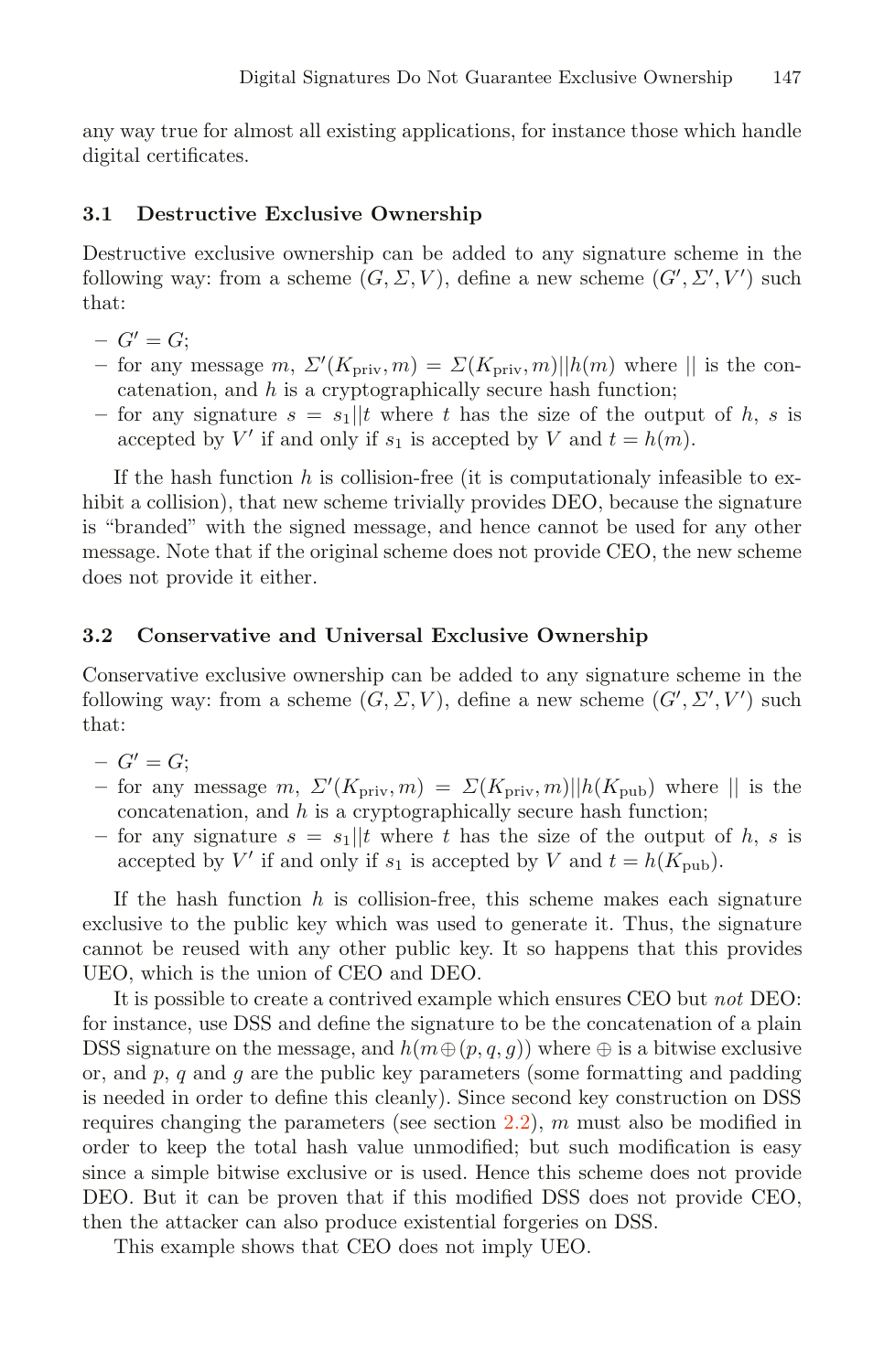### **3.3 UEO Without Expanding Signatures**

The method described in the previous section provides UEO but increases the signature size, which may be inappropriate for some applications. Unfortunately, we found no easy way to define a generic construction which provides UEO without increasing signature size. However, we do have a construction which works if the underlying signature scheme provides an additional property, which we explicit below.

Let us consider a secure signature scheme  $(G, \Sigma, V)$  which has the following property  $\mathcal{P}$ : for any given public key  $K_{\text{pub}}$  and signature value s that successfully pass the basic correctness tests that the verifier is willing to implement, and for random messages m taken in a defined space  $\mathcal H$  (of cardinal  $\#\mathcal H$ ), the probability over H that  $V(K_{\text{pub}}, m, s) = \text{true}$  is negligeable (no more than  $2^{-80}$ ) for instance). For the purpose of our construction, it is not needed that this property be true for any space  $H$ , but only for the space of output values of a proper hash function h.

RSA has that property. The signature s and the public key  $(n, e)$  are sufficient to compute  $s^e$  mod n, which is the padded message, which is mostly the hashed message with additional features. For DSS, however, the situation is a bit more problematic: if the verifier does not perform some validation on the public key parameters, this property is not met (for a given signature, it is possible to devise a flawed public key such that the signature will be considered valid for many possible messages, for instance one message in three). The validation process must check that:

- **–** q is prime;
- **–** r and s (the two parts of the DSS signature) are strictly lower than q;
- $-$  g (the group generator) is greater than 1, lower than p, and has order q;
- $-$  y (the public key itself) is greater than 1, lower than p, and has order q.

Under those conditions, DSS has the required property  $P$ . Performing these checks will slow down signature verification by a factor of about 2.5 in a typical implementation.

We will now build the new signature scheme  $(G', \Sigma', V')$  which provides UEO. We suppose that there exist:

- $-$  a secure hash function h which takes as input arbitrary bit strings;
- **–** an unambiguous deterministic representation of the possible output values of h into messages m in  $\mathcal{M}$ .

Then we define:

- 
$$
G' = G
$$
;  
\n-  $\Sigma'(K_{\text{priv}}, m) = \Sigma(K_{\text{priv}}, h(m||K_{\text{pub}}))$  (where || denotes concatenation);  
\n-  $V'(K_{\text{pub}}, m, s) = V(K_{\text{pub}}, h(m||K_{\text{pub}}), s).$ 

We place ourself in the (non-standard) model known as the Random Oracle Model, proposed in  $[12]$  $[12]$  after a suggestion by Fiat and Shamir $[13]$ . If we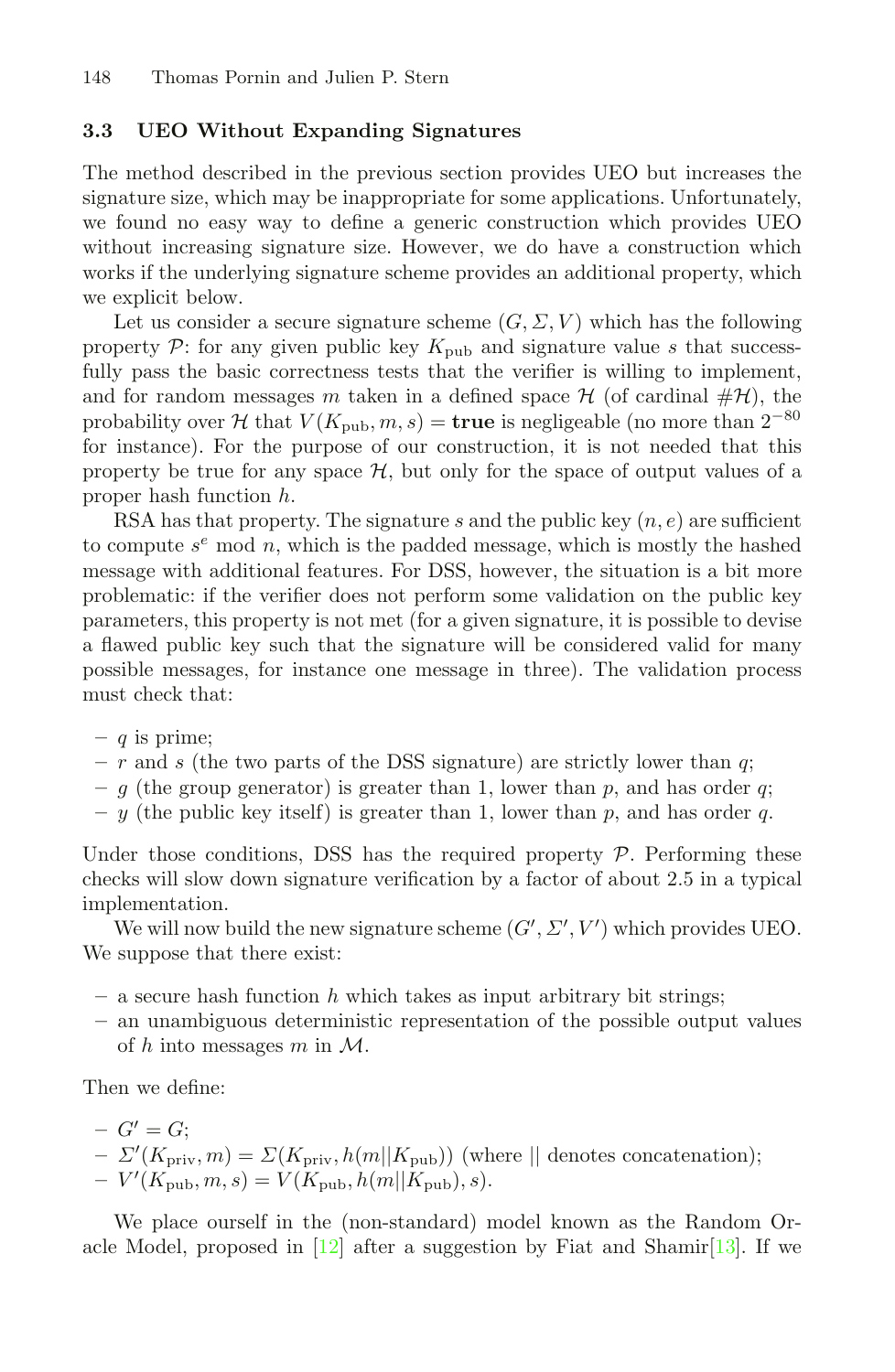consider  $h$  to be a random oracle, and if the original signature scheme has the property defined above, then this new signature scheme provides UEO. This is easily proven: the very nature of  $h$  as a random oracle means that second key construction has to work as a guess-work, where both  $m'$  and  $K'_{\text{pub}}$  are chosen prior to invoking the oracle, with a probability of success which is negligeable, thanks to the property of the initial signature scheme. And since  $K'_{\text{pub}}$  is distinct from  $K_{\text{pub}}$  (by definition of second key construction), none of those requests to the oracle may be performed by the initial user; thus, messages signed by the initial user are of no help to the attacker.

In most usual signature schemes, an appropriate hash function  $h'$  is already used, which means that the signature scheme operates on  $h'(m)$  instead of m directly. We can thus merge that internal hash function  $h'$  with  $h$ . In that sense, we can give UEO to such a signature protocol by simply adding a copy of the public key (or a hash thereof) within the signed data. Note that, for any signature scheme which is deemed resistant to existential forgeries, signing  $m||K_{pub}$  is *not* sufficient to guarantee UEO, unless resistance to existential forgeries is true for *all* possible keys, even the weak and potentially incorrect keys that the attacker may use. Hence the property  $P$  which we defined above.

# **4 Conclusion**

We presented in this article the new notion of Exclusive Ownership, which usual signature algorithms do not provide. That notion is important to some real-world applications, such as the X.509 revocation system through CRLs. We showed how to defeat EO for some algorithms such as RSA and DSS; we also presented some generic ways to modify signature schemes in order to provide UEO, although these methods have shortcomings (either signature size increase, or restriction to algorithms which have a specific property, and the security proofs are in the random oracle model).

Our model describes the attack as recontructing a new key pair, which the attacker may later use to sign other messages. A slightly weaker attack model would be the following: the attacker builds a new public key  $K'_{\text{pub}}$ , which validates a previously issued signature  $s' = s$  on some message  $m'$ , and also a new signature s'' on another message  $m''$ , distinct from  $m'$ . In this model, the attacker needs not gain any knowledge of a private key  $K'_{\text{priv}}$  matching  $K'_{\text{pub}}$ . Our generic constructions for providing exclusive ownership also defeat this weaker attack model. It is yet an open question, whether RSA with a fixed or range-restricted public exponent provides exclusive ownership, either in our main attack model, or in this weaker model.

# <span id="page-11-0"></span>**References**

- 1. Internet X.509 Public Key Infrastructure, Certificate and Certificate Revocation List (CRL) Profile, R. Housley, W. Polk, W. Ford and D. Solo, RFC 3280, April 2002.
- <span id="page-11-1"></span>2. On the Soundness of Certificate Validation in X.509 and PKIX, T. Pornin and J. P. Stern, to appear in EuroPKI 2005.